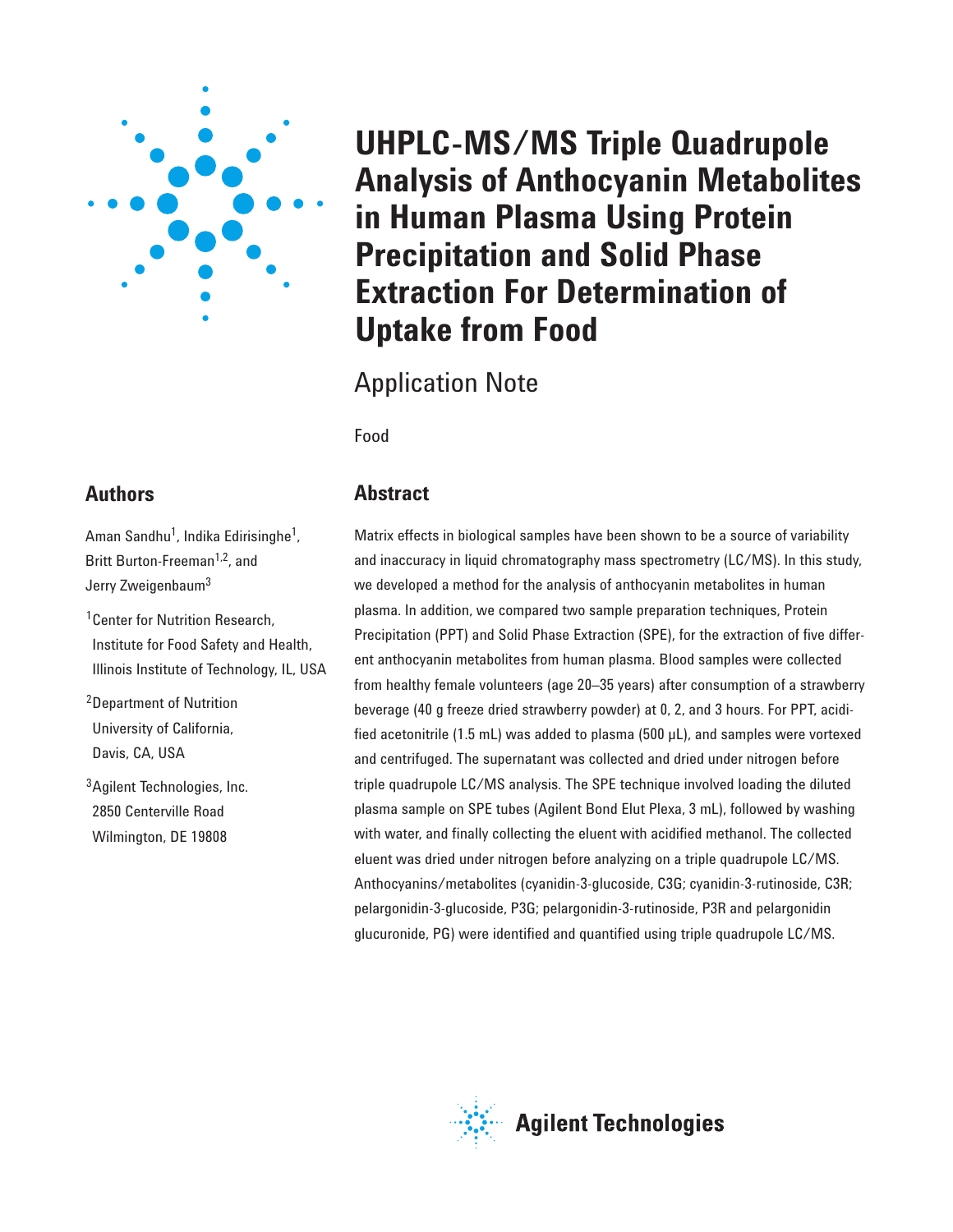Excellent linearity and detection limits were obtained for these metabolites using matrix-matched standards added after the sample preparation procedures. Peak anthocyanin metabolite content was observed at 2 hours post-consumption. P3G and PG content was significantly higher (p < 0.05) in the SPE samples compared to the PPT samples. However, no differences were observed in C3G, C3R, and P3R content between the two techniques. Recovery (%) was in the range of 4.2–18.4% with PPT and 60.8–121.1% with SPE depending upon the compound. Our results indicate that sample preparation using SPE can concentrate the anthocyanin metabolites with better recovery.

## **Introduction**

Anthocyanins belong to the flavonoid category of polyphenols. They are abundant in red, blue, or purple colored fruits and vegetables such as berries, apples, cabbage, corn, grapes, potatoes, and so forth. They not only impart bright red/purple color to fruits and vegetables, but also play an important role in seed dispersal and pollination. The basic structure of anthocyanins is composed of flavylium cation (C6-C3-C6), which could be linked to different sugars, hydroxyl, or methyl groups resulting in different anthocyanins. In addition, the sugar residues could be acylated by aromatic/aliphatic acids [1]. The aglycones (without sugar) of anthocyanins are called anthocyanidins, and the six major ones are cyanidin, peonidin, delphinidin, pelargonidin, malvidin, and petunidin [2]. Consumption of diets rich in anthocyanins has been linked with health benefits and prevention of diseases such as hypertension, cardiovascular diseases, diabetes, obesity, and age-related neurodegenerative disorders [3].

Among berries, strawberries are a good source of anthocyanins. The total anthocyanin content in strawberries varies from 20–60 mg/100 g fresh weight depending upon the variety [4]. Pelargonidin-3-*O*-glucoside is the major anthocyanin in strawberries (83%), followed by pelargonidin-3-*O*-rutinoside

(8%) and cyandin-3-*O*-glucoside (7%) [4]. Structures of anthocyanins occurring in strawberry are shown in Figure 1. Anthocyanins can be absorbed as glycosides, however, the bioavailability of anthocyanins is very low. Clinical trials are being conducted to study the health benefits imparted by anthocyanins from various berries. The major challenge faced by researchers for method development is the presence of these compounds in very low levels in blood, and their sensitivity to pH, being more stable under acidic conditions. Therefore, efficient extraction techniques are required to extract anthocyanin metabolites from plasma. Protein precipitation (PPT) is most commonly used for the preparation of biological samples since it is inexpensive and easy, but the results are not often accurate and reproducible. Solid Phase Extraction (SPE) is gaining importance for sample cleanup before HPLC analysis because of better recovery and reproducibility. It also helps to concentrate the metabolites and limit the interferences from unwanted compounds in the plasma matrix.

This application note describes the methodology for analysis of these metabolites including a comparison of PPT and SPE for the extraction of anthocyanin/metabolites from human plasma. For sample cleanup, Agilent Bond Elut Plexa SPE tubes were compared with the traditional protein precipitation method.



| <b>Names</b>                         | R1 | R2 | R3              |
|--------------------------------------|----|----|-----------------|
| Pelargonidin                         | Н  | н  | н               |
| Cyanidin                             | OΗ | н  | н               |
| Pelargonidin-3- <i>O</i> -glucoside  | Н  | н  | Glucose         |
| Cyanidin-3-O-glucoside               | OΗ | н  | Glucose         |
| Pelargonidin-3- <i>O</i> -rutinoside | н  | н  | Rutinose        |
| Cyanidin-3-O-rutinoside              | OΗ | н  | <b>Rutinose</b> |

*Figure 1. Structure of the monomeric anthocyanins occurring in strawberries and their corresponding anthocyanidins.*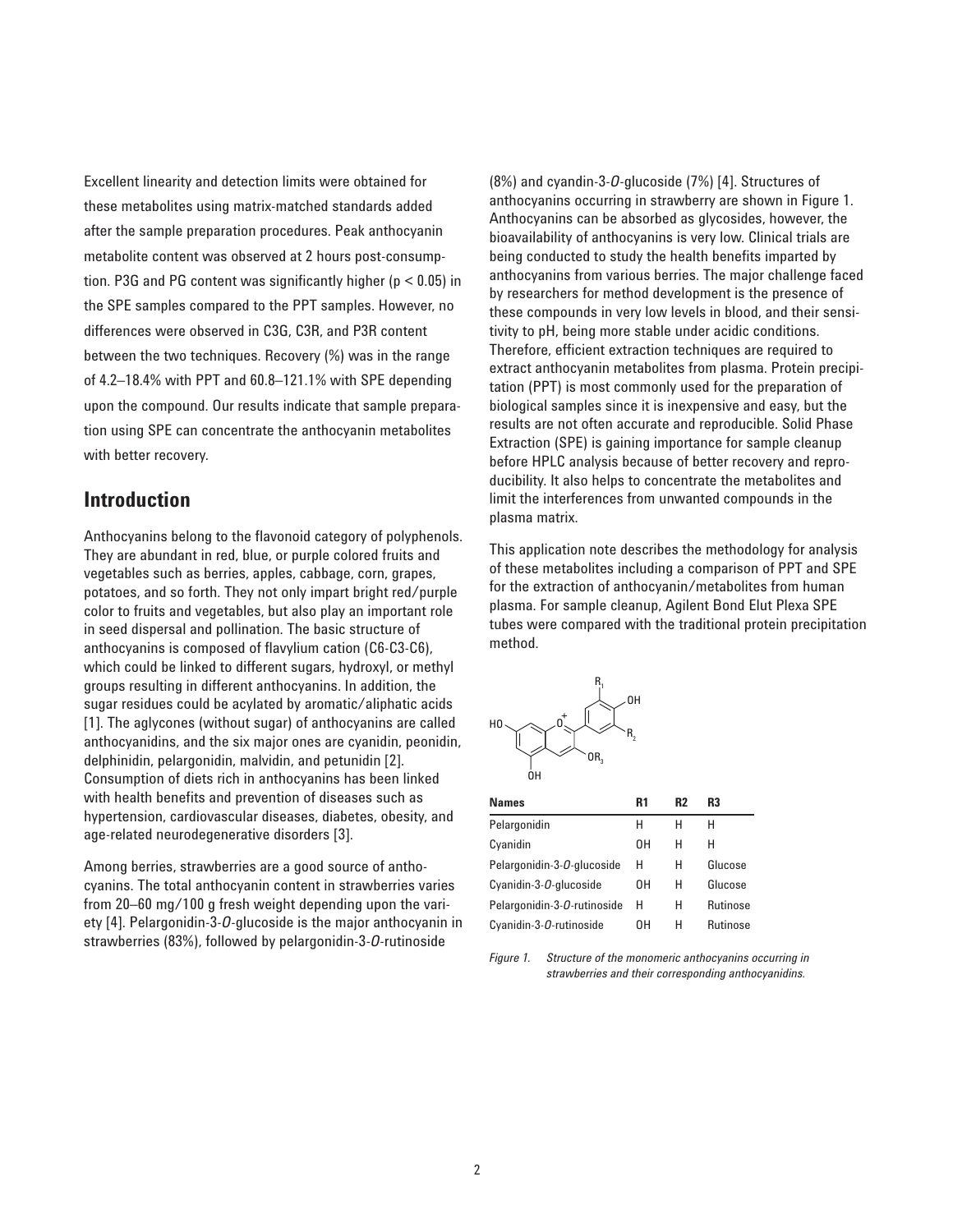# **Experimental**

#### **Study design**

Plasma samples were collected from three female volunteers (20 to 35 years). The volunteers followed a low polyphenol diet for two days prior to the study and during the treatment day. A strawberry drink (made from 40 g freeze dried strawberry powder) was provided after the baseline blood draw (0 hours). Table 1 shows the anthocyanin composition of the strawberry drink. Blood was collected from the antecubital vein into prelabeled vacutainer  $(3 \times 4 \text{ mL EDTA})$  tubes at 0, 2, and 3 hours. Plasma was transferred to microcentrifuge tubes in aliquots of 500 µL, and stored at –80 °C until analysis.

#### *Table 1. Anthocyanin Content (mg) in Strawberry Drink (40 g Strawberry Powder)*

| <b>Anthocyanins</b>                  | <b>Strawberry drink</b><br>(mg/40 g strawberry powder) |
|--------------------------------------|--------------------------------------------------------|
| Cyanidin-3-O-glucoside               | $17.60 + 0.40$                                         |
| Cyanidin-3-O-rutinoside              | $0.74 \pm 0.01$                                        |
| Pelargonidin-3- <i>O</i> -glucoside  | $160.12 + 1.60$                                        |
| Pelargonidin-3- <i>O</i> -rutinoside | $28.66 \pm 0.24$                                       |

Data are mean ± standard deviation for three replicates

# **Sample preparation: Extraction of anthocyanins/metabolites from plasma**

#### **PPT**

The plasma samples were thawed on ice, and 1.5 mL of acidified acetonitrile (1% formic acid) was added to 500 µL of sample. The samples were kept in the refrigerator (4 °C) for 1 hour, and vortexed every 30 minutes. The samples were centrifuged at 1,789 rcf for 10 minutes at 4 °C. The supernatant was collected and dried under nitrogen. The dried sample was dissolved in acetonitrile (5% containing 1% formic acid), centrifuged, and analyzed on HPLC to a final volume of 125 µL.

#### **SPE**

Plasma was thawed on ice, and 500 µL of sample was diluted with 1.5 mL of acidified water (1% formic acid). Conditioning of SPE cartridges (Agilent Bond Elut Plexa, 200 mg 3 mL, p/n 1219610) was done with 2 mL of acidified methanol (1% formic acid) followed by 2 mL of acidified water (1% formic acid). Samples were loaded onto the conditioned cartridges under gravity. The SPE cartridges were then washed with 1.5 mL of acidified water (1% formic acid). Elution of metabolites was done with 1.5 mL of acidified methanol (1% formic acid). The collected elute was dried under nitrogen. The dried sample was redissolved in 125 µL of the initial UHPLC mobile phase, centrifuged, and analyzed on HPLC.

#### **Standard preparation**

Standards of the four glycosylated anthocyanins were added to blank plasma after sample preparation at the concentrations used to generate the calibration curve through the linear range investigated. Limits of detection (LODs) and limits of quantification (LOQs) were estimated from the response obtained from the lowest standard using only the SPE sample preparation method. These provide method LODs and LOQs, and accurate representation of the concentrations measured in the test subject plasma samples. The glucuronide metabolite concentrations were estimated using the response obtained from the pelargonidin-3-*O*-glucoside standard because an authentic standard of this metabolite could not be obtained.

#### **Instrumentation**

The extracted anthocyanins/metabolites were analyzed using an Agilent 1290 Infinity UHPLC system with an Agilent 6460 Triple Quadrupole Mass Spectrometer. The UHPLC consisted of:

- Agilent 1290 Infinity Binary Pump (G4220A)
- Agilent 1290 Infinity Autosampler (G4226A) with an Agilent 1290 Infinity Thermostat (G1330B)
- Agilent 1200 Series Thermostatted Column Compartment (G1316B)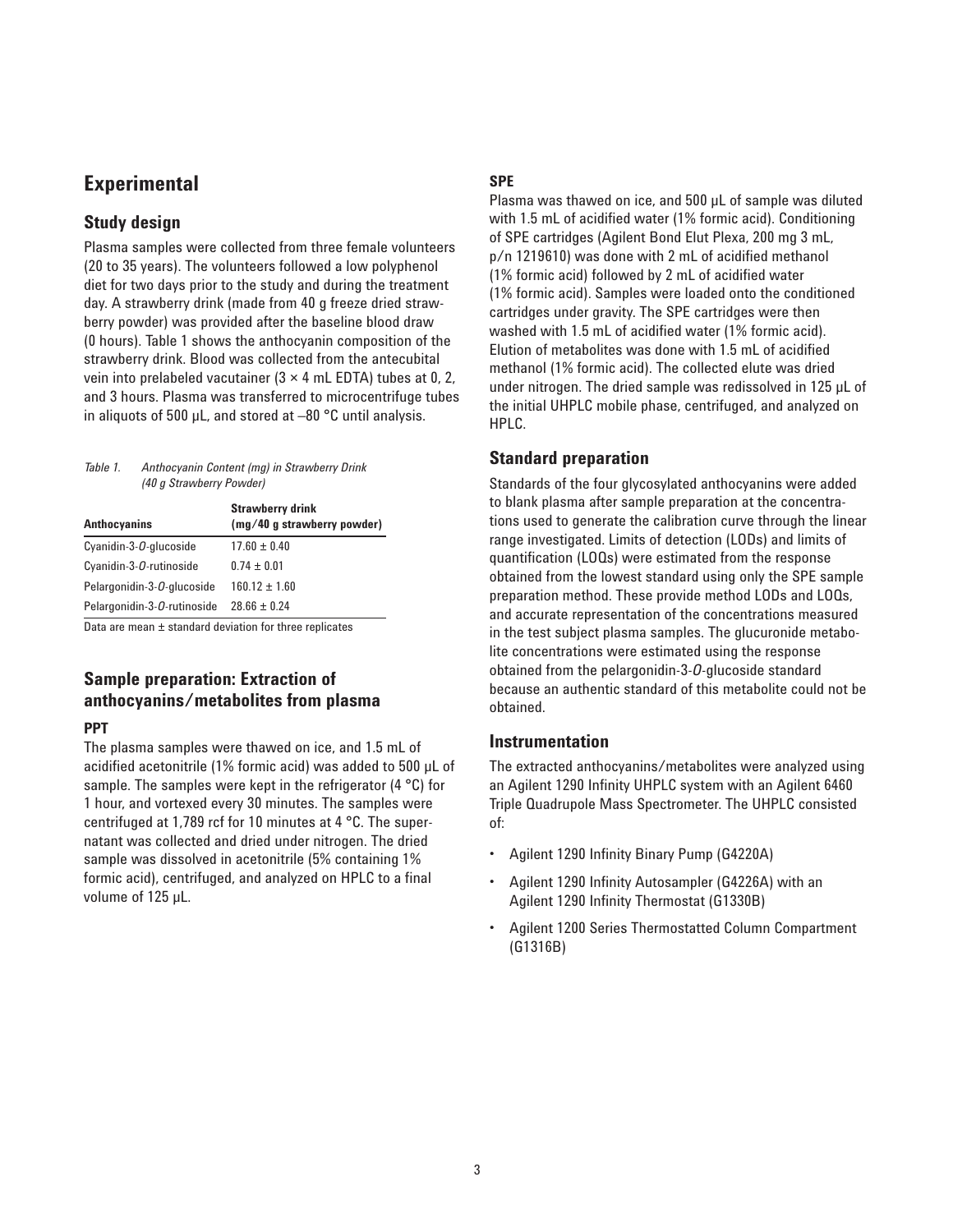LC/MS/MS analysis was performed using the conditions shown in Table 2, and the MRM target transitions used for quantification are shown in Table 3. One MRM time segment was used with a dwell time of 100 ms for each transition.

| Table 2. | Agilent 6460 Triple Quadrupole LC/MS Run Conditions |  |  |  |  |  |
|----------|-----------------------------------------------------|--|--|--|--|--|
|----------|-----------------------------------------------------|--|--|--|--|--|

| <b>LC</b> run conditions |                                                                                                                                                            |
|--------------------------|------------------------------------------------------------------------------------------------------------------------------------------------------------|
| Column                   | Agilent Poroshell 120 Stablebond C18,<br>2.1 mm $\times$ 150 mm, 2.7 µm (p/n 683775-902)                                                                   |
| Column temperature       | 30 °C                                                                                                                                                      |
| Injection volume         | $5 \mu L$                                                                                                                                                  |
| Mobile phase             | A) 1% Formic acid in $ddH20$<br>B) Acetonitrile                                                                                                            |
| Run time                 | 22 minutes                                                                                                                                                 |
| Flow rate                | $0.3$ mL/min                                                                                                                                               |
| Gradient                 | Initial 5% B:<br>5 to 15% B from 0 to 10 minutes:<br>20% B at 15 minutes:<br>30% B at 18 minutes:<br>90% B at 20 minutes and<br>back to 5% B at 22 minutes |

Standards of C3G, C3R, P3G, and P3R were optimized for collision energies and MRM transitions using an Agilent MassHunter Optimizer. The MRM transition for PG was based on Q-TOF analysis conducted in our previous study [5]. Linearity, LOD, and LOQ are shown in Table 4. The recovery was also studied for both techniques by spiking the blank plasma at known concentrations of standards (that is, low spike 37 ng/mL and high spike 74 ng/mL), and comparing the response to standards prepared in solvent.

#### **Triple quadrupole MS conditions**

| lonization mode    | Positive electrospray with Agilent Jet<br>stream technology |
|--------------------|-------------------------------------------------------------|
| Sheath gas         | 300 °C, 11 L/min                                            |
| Drying gas flow    | $9$ L/min                                                   |
| Nebulizer pressure | 35 psi                                                      |
| Capillary voltage  | 4.500 V                                                     |

*Table 3. Target Transitions for Anthocyanins/Metabolites Identified and Quantified by Agilent 6460 Triple Quadrupole LC/MS*

| <b>Compound</b>                      | <b>Retention</b><br>time (min) | <b>Precursor</b><br>ion $(m/z)$ | <b>Product</b><br>ion $(m/z)$ | Collision<br>energy (V) | <b>Fragmentor</b><br>(V) |
|--------------------------------------|--------------------------------|---------------------------------|-------------------------------|-------------------------|--------------------------|
| Cyanidin-3-O-glucoside               | 9.80                           | 449.1                           | 287.1                         | 22                      | 82                       |
| Cyanidin-3-O-rutinoside              | 10.37                          | 595.2                           | 287.1                         | 38                      | 89                       |
| Pelargonidin-3-O-glucoside           | 11.26                          | 433.1                           | 271.0                         | 18                      | 87                       |
| Pelargonidin glucuronide             | 11.44                          | 447.1                           | 271.1                         | 22                      | 89                       |
| Pelargonidin-3- <i>O</i> -rutinoside | 11.99                          | 579.2                           | 271.1                         | 30                      | 89                       |

#### *Table 4. Linearity, LOD, and LOQ of Anthocyanins*

| <b>Compound</b>                      | Linearity<br>(nq/mL) | $R^2$  | $LOD (S/N = 3)$<br>(ng/mL) | $LOQ (S/N = 10)$<br>(nq/mL) |
|--------------------------------------|----------------------|--------|----------------------------|-----------------------------|
| Cyanidin-3-O-glucoside               | $6.31 - 202.00$      | 0.9999 | 0.30                       | 0.50                        |
| Cyanidin-3-O-rutinoside              | 7.72-247.00          | 0.9999 | 0.50                       | 1.50                        |
| Pelargonidin-3- <i>O</i> -glucoside  | $6.47 - 207.00$      | 0.9999 | 0.03                       | 0.10                        |
| Pelargonidin-3- <i>O</i> -rutinoside | 6.56-210.00          | 0.9999 | 0.30                       | 1.25                        |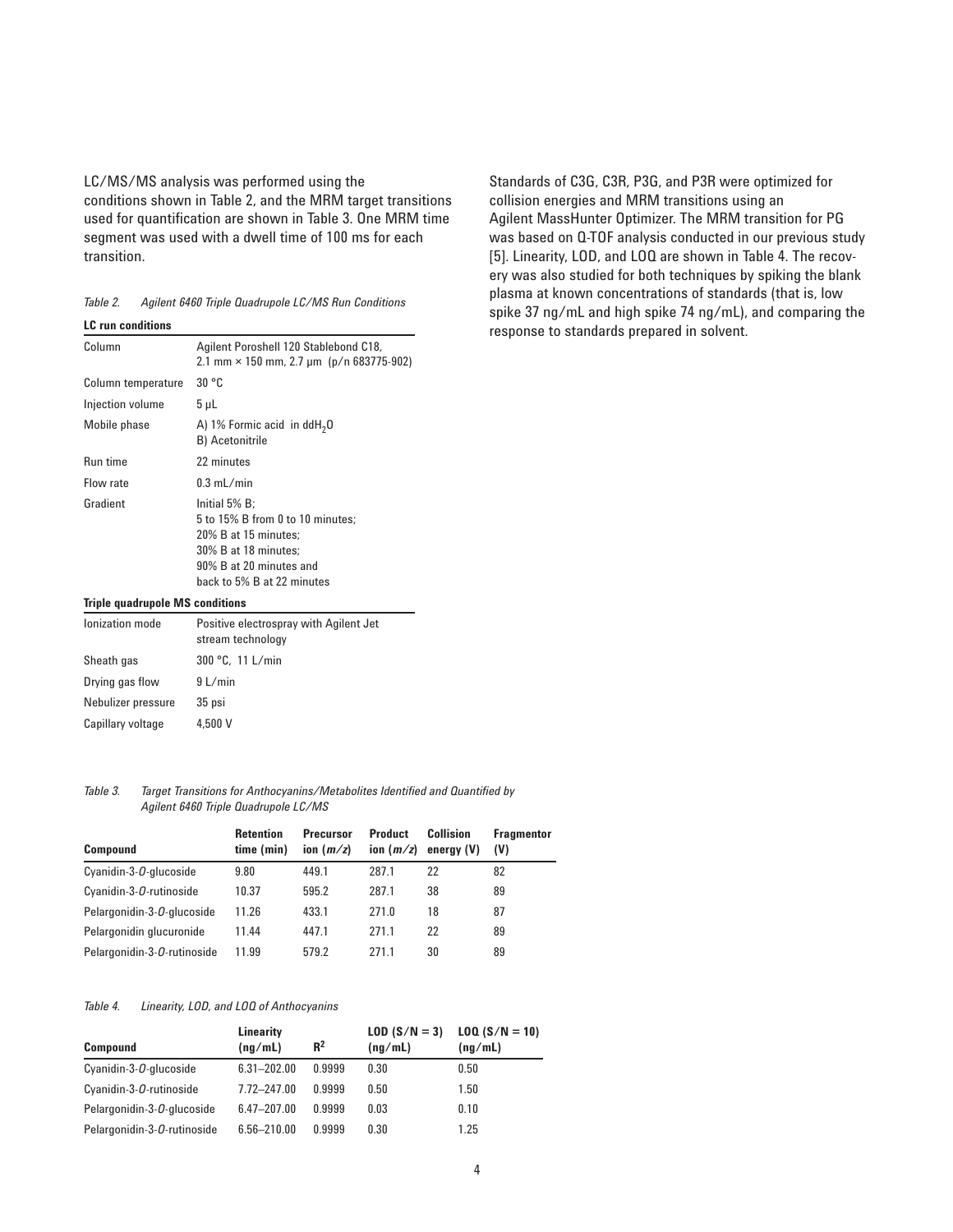# **Results and Discussion**

The plasma samples extracted with SPE were visually cleaner than those extracted with PPT (Figure 2). A comparison of metabolites extracted by PPT and SPE techniques is shown in Table 5. There was a significant ( $p < 0.05$ ) increase in the content of P3G and PG in SPE samples compared to PPT in 2-hour plasma samples. At the 3-hour time point, a significant increase in all plasma metabolites was observed in SPE samples, except for P3R. Strawberry anthocyanins/metabolites were not observed in baseline plasma ( $t = 0$  hours). PG was



*Figure 2. Visual appearance of SPE and PPT tubes after centrifugation.*

the only metabolite found in plasma, while the remaining four compounds were the anthocyanins present in the strawberries that were absorbed without any transformation, and appeared in plasma. The peak plasma concentration of strawberry anthocyanins/metabolites was achieved around 2 hours followed by a decrease at 3 hours. The concentration of different anthocyanins/metabolites appeared to be very low after strawberry drink consumption, indicating low absorption and bioavailability of these compounds in humans.

The results obtained with SPE are more reliable since with the PPT technique there is possibility of binding/coprecipitating of compounds with proteins. The recovery of anthocyanins using SPE and PPT is shown in Table 6. Recovery (%) was in the range of 4.2–18.4% with PPT, and 60.8–121.1% with SPE depending upon the compound. For sample preparation in complex matrices such as plasma, SPE is superior to PPT. Our results indicate that SPE helps in sample cleanup, recovery, and concentration of anthocyanin/metabolites.

> A  $\overline{\phantom{a}}$  $\overline{\phantom{a}}$ P P P D

|  | Table 5. Comparison of Anthocvanins/Metabolites Extracted from Plasma by PPT and SPE Techniques in ng/mL of Plasma |  |  |
|--|--------------------------------------------------------------------------------------------------------------------|--|--|
|  |                                                                                                                    |  |  |

|                                      | Technique                                                                                           |                 |               |               |                 |                 |
|--------------------------------------|-----------------------------------------------------------------------------------------------------|-----------------|---------------|---------------|-----------------|-----------------|
|                                      | <b>Protein Precipitation (PPT) Time (hours)</b><br><b>Solid Phase Extraction (SPE) Time (hours)</b> |                 |               |               |                 |                 |
| Anthocyanins/Metabolites (ng/mL)     | 0                                                                                                   |                 | 3             | 0             |                 | 3               |
| Cyanidin-3-O-glucoside               | $0.07 + 0.00$                                                                                       | $0.25 + 0.06$   | $0.21 + 0.01$ | $0.07 + 0.00$ | $0.23 + 0.15$   | $0.24 \pm 0.06$ |
| Cyanidin-3-O-rutinoside              | $0.41 + 0.00$                                                                                       | $0.83 \pm 0.00$ | $0.78 + 0.00$ | $0.41 + 0.00$ | $0.83 + 0.01$   | $0.79 + 0.01$   |
| Pelargonidin-3- <i>O</i> -glucoside  | $0.00 + 0.00$                                                                                       | $1.34 + 0.86$   | $0.59 + 0.34$ | $0.00 + 0.00$ | $1.92 \pm 0.66$ | $1.20 + 0.69$   |
| Pelargonidin-3- <i>O</i> -rutinoside | $0.00 \pm 0.00$                                                                                     | $0.15 \pm 0.15$ | $0.05 + 0.06$ | $0.00 + 0.00$ | $0.30 + 0.59$   | $0.08 + 0.11$   |
| Pelargonidin glucuronide             | $0.00 + 0.00$                                                                                       | $1.27 + 1.13$   | $0.77 + 1.21$ | $0.00 + 0.00$ | $3.32 + 2.02$   | $1.97 + 1.36$   |

Data are mean ± standard error for three replicates

#### *Table 6. Recovery of Anthocyanins by PPT and SPE*

| <b>Technique</b>                     |                           | <b>PPT</b>                        | <b>SPE</b>                |                            |  |
|--------------------------------------|---------------------------|-----------------------------------|---------------------------|----------------------------|--|
| <b>Metabolites</b>                   | Recovery (%)<br>Low spike | Recovery (%)<br><b>High spike</b> | Recovery (%)<br>Low spike | Recovery (%)<br>High spike |  |
| Cyanidin-3-O-glucoside               | $16.12 \pm 1.55$          | $10.33 \pm 0.06$                  | $84.55 \pm 1.21$          | $75.16 \pm 0.15$           |  |
| Cyanidin-3-O-rutinoside              | $18.35 \pm 1.57$          | $12.04 + 2.71$                    | $103.82 + 3.19$           | $97.3 \pm 6.26$            |  |
| Pelargonidin-3- <i>O</i> -glucoside  | $11.21 \pm 1.79$          | $6.79 \pm 2.14$                   | $687 + 142$               | $60.84 \pm 2.37$           |  |
| Pelargonidin-3- <i>O</i> -rutinoside | $8.60 \pm 3.16$           | $4.18 \pm 1.67$                   | $121.05 \pm 13.76$        | $97.8 \pm 4.87$            |  |

Data are mean ± standard deviation for four replicates.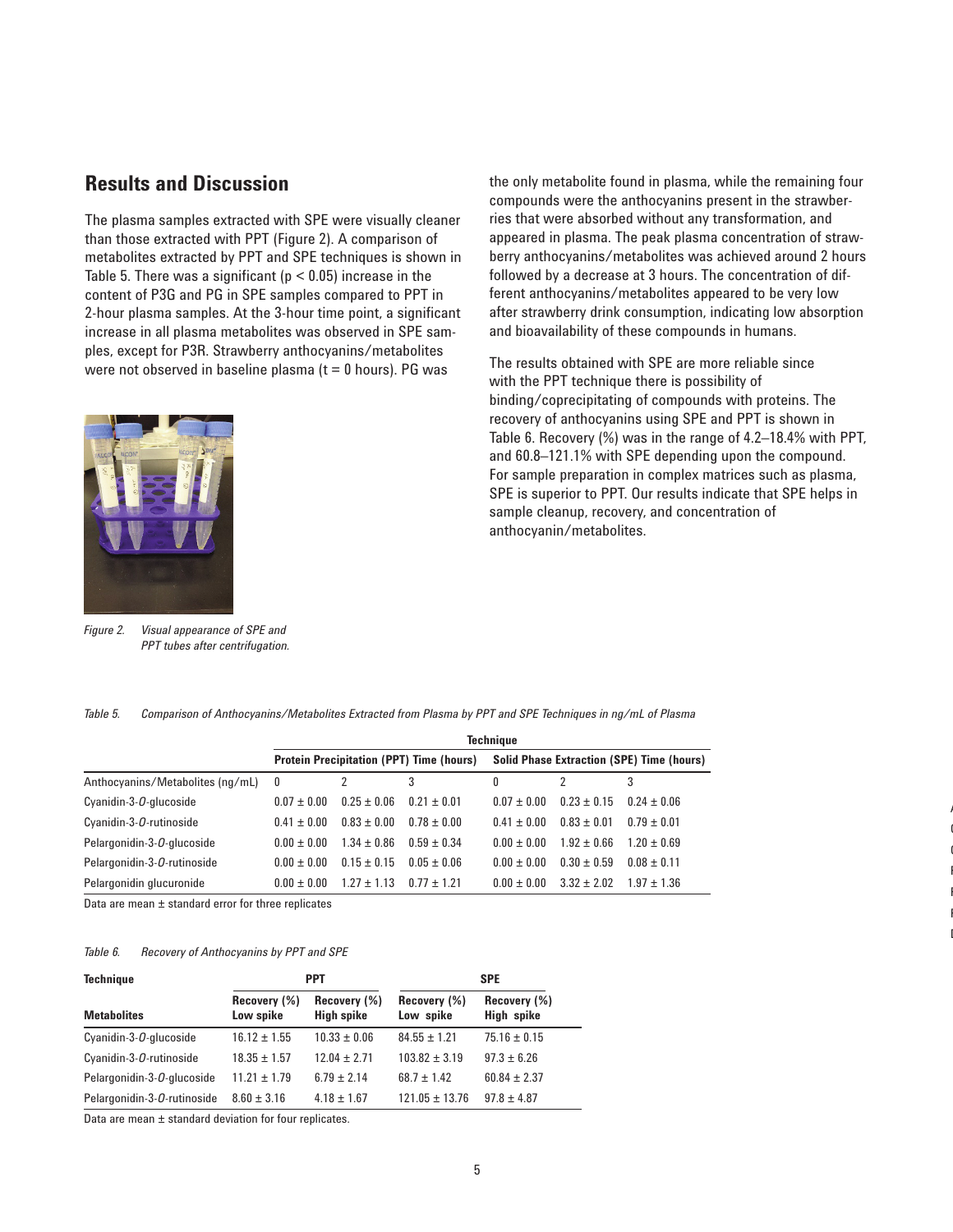Figure 3 shows the chromatographic results of the analysis of the four parent compounds and one metabolite in one subject at two hours. Good separation is achieved for all analytes except P3G and PG. However, the difference in the two precursor ions is more than sufficient to separate the signals for the two compounds. It is interesting to note that two other compounds well-separated chromatographically from the analytes have the same precursor/product transitions as C3R and PG. They may be related compounds, but this could only be assessed with full spectral MS/MS data.



Figure 3. MRM chromatogram of ion transitions of anthocyanins/metabolites (overlaid) in plasma, two hours after consumption of *strawberry drink; C3G (Cyanidin-3-O-glucoside), C3R (Cyanidin-3-O-rutinoside), P3G (Pelargonidin-3-O-glucoside), PG (Pelargonidin glucuronide) and P3R (Pelargonidin-3-O-rutinoside); U (unknown peaks).*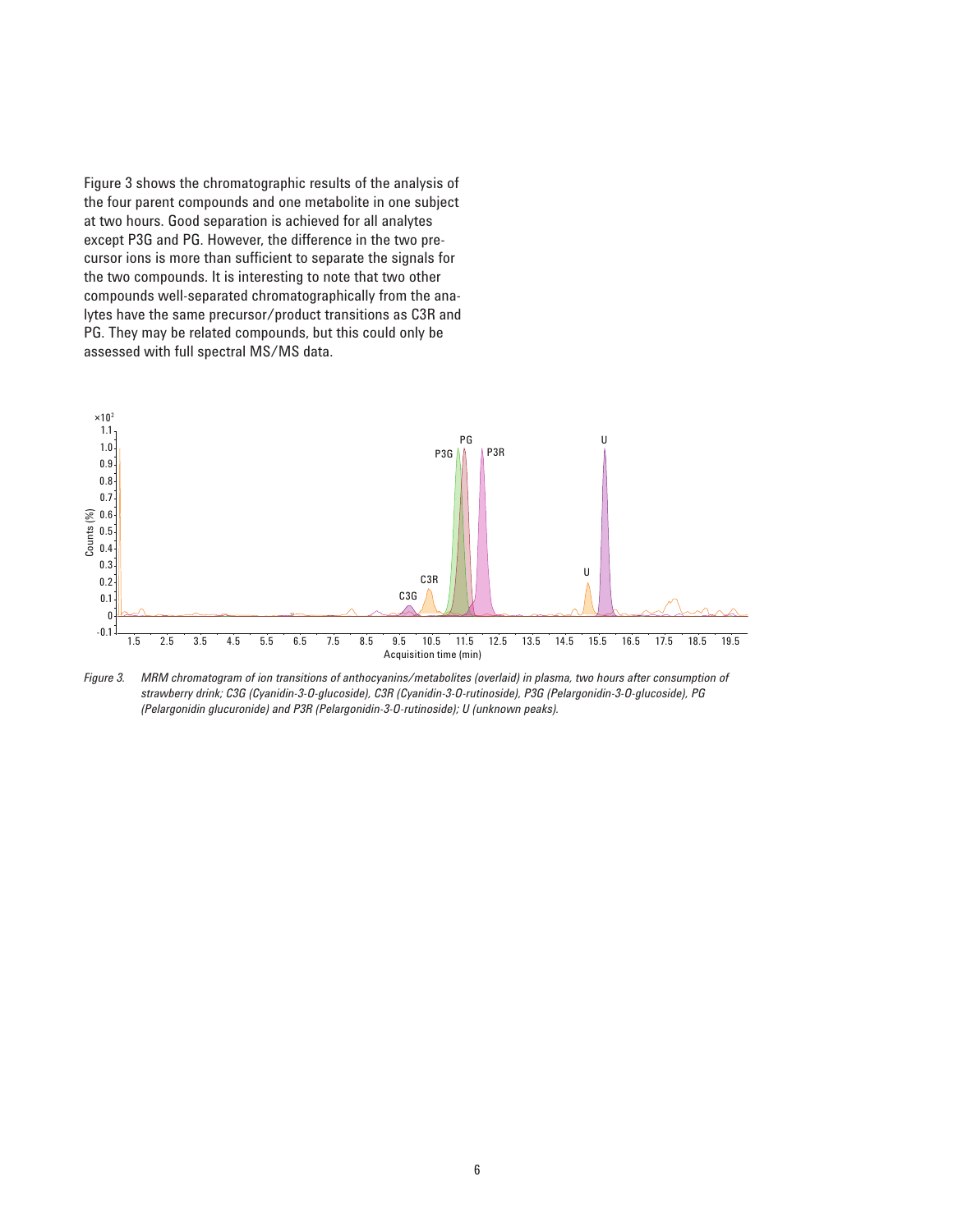# **Conclusions**

Using LC/MS/MS with a triple quadrupole, uptake of glycosylated anthocyanins and their metabolites can accurately be measured in human plasma samples to very low levels. The use of SPE improves the recovery, accuracy, and precision of this method. The high selectivity of MRM provides both the sensitivity and selectivity needed. These studies provide insight into the use of these potentially health promoting compounds.

# **References**

- 1. M. Horbowicz, R. Kosson, A. Grzesiuk, H. Dębski. "Anthocyanins of Fruits and Vegetables - Their Occurrence, Analysis and Role in Human Nutrition" *Vegetable Crops Research Bulletin* **5** (2008).
- 2. Y. Tanaka, N. Sasaki, A. Ohmiya. "Biosynthesis of plant pigments: anthocyanins, betalains and carotenoids" *The Plant journal: for cell and molecular biology* **54(4)**, 733-49 (2008). doi: 10.1111/j.1365-313X.2008.03447.x.
- 3. A. Basu, *et al*. "Strawberry as a functional food: an evidence-based review" *Critical reviews in food science and nutrition* **54(6)**, 790-806 (2014). doi: 10.1080/ 10408398.2011.608174.
- 4. F. L. da Silva, *et al*. "Anthocyanin pigments in strawberry. LWT" *Food Science and Technology* **40(2)**, 374-82 (2007). doi: http://dx.doi.org/10.1016/j.lwt.2005.09.018.
- 5. I. Edirisinghe, *et al*. "Strawberry anthocyanin and its association with postprandial inflammation and insulin" *Br. J. Nutr.* **106(6)**, 913-22 (2011). doi: 10.1017/ s0007114511001176.

# **For More Information**

These data represent typical results. For more information on our products and services, visit our Web site at www.agilent.com/chem.